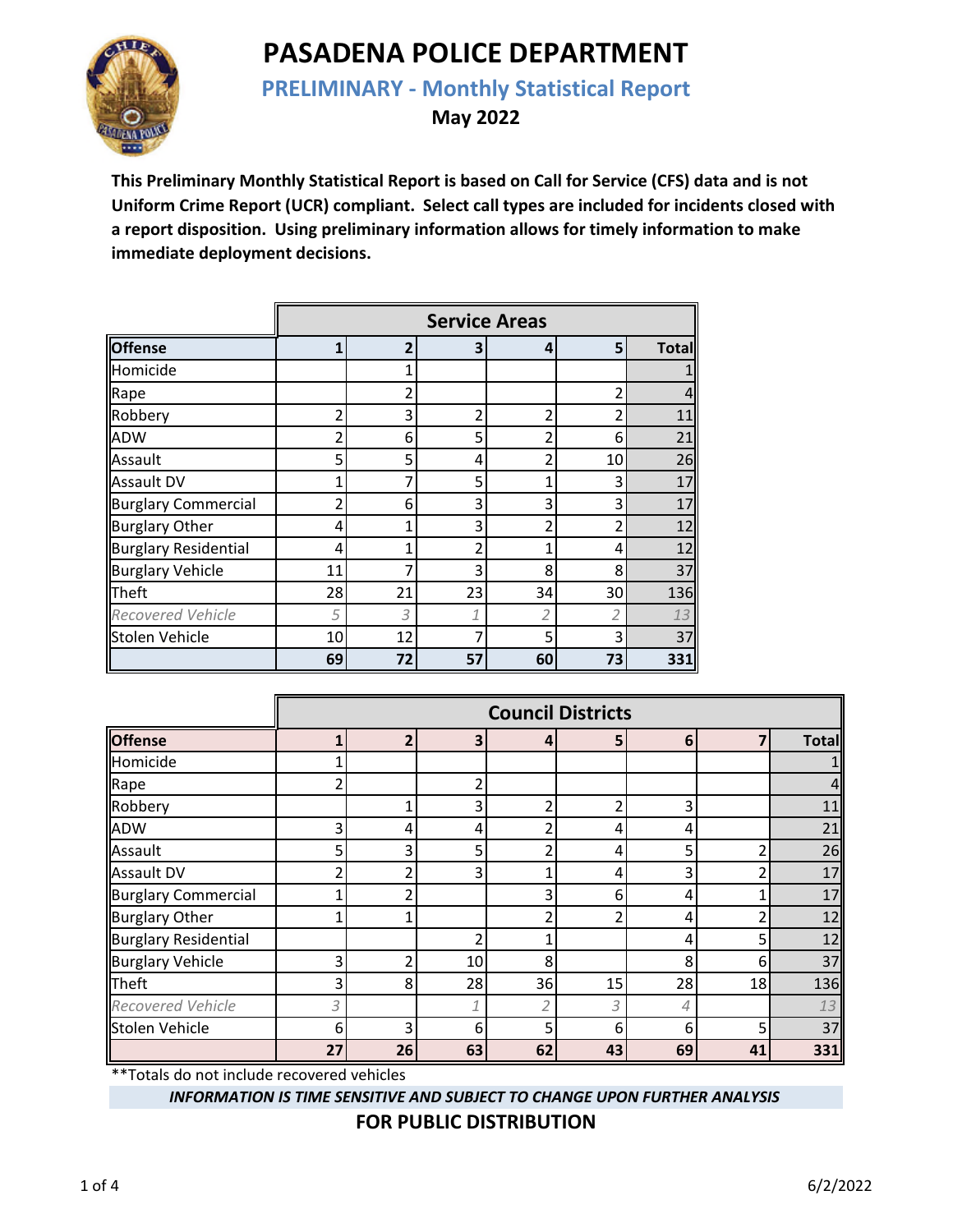|                             | <b>Combined Service Areas and Council Districts - May 2022</b> |      |    |    |    |                 |                             |                |                |   |    |                 |                |                |      |                |                |                |                |                         |                |     |
|-----------------------------|----------------------------------------------------------------|------|----|----|----|-----------------|-----------------------------|----------------|----------------|---|----|-----------------|----------------|----------------|------|----------------|----------------|----------------|----------------|-------------------------|----------------|-----|
|                             |                                                                | West |    |    |    |                 | <b>Northwest</b><br>Central |                |                |   |    |                 |                |                | East | <b>Midtown</b> |                |                |                |                         |                |     |
| <b>Council District</b>     |                                                                | 6    |    |    |    |                 | 5                           |                | 2 <sub>1</sub> |   | 5  |                 |                | 4              |      | $\mathbf{1}$   | 3 <sub>1</sub> | 51             | 6 <sup>1</sup> | $\overline{\mathbf{z}}$ |                |     |
| Homicide                    |                                                                |      |    |    |    |                 |                             | 1              |                |   |    |                 |                |                |      |                |                |                |                |                         |                |     |
| Rape                        |                                                                |      |    |    | 2  |                 |                             | $\overline{2}$ |                |   |    |                 |                |                |      |                | 2              |                |                |                         |                |     |
| Robbery                     |                                                                | 2    |    |    |    |                 |                             | 3              |                |   |    |                 | $\overline{2}$ | 2              |      |                |                |                |                |                         | $\overline{2}$ | 11  |
| <b>ADW</b>                  |                                                                | 2    |    |    | 3  |                 |                             | 6              | 4              |   |    |                 | 5              | 2              |      |                | 3              |                |                |                         | 6              | 21  |
| Assault                     |                                                                |      |    |    | 3  |                 |                             | 5              | 3              |   |    |                 | 4              | 2              |      |                | 3              |                |                |                         | 10             | 26  |
| <b>Assault DV</b>           |                                                                |      |    |    |    |                 | 3                           | $\overline{7}$ | $\overline{2}$ |   |    |                 | 5              |                |      |                |                |                |                |                         | 3              | 17  |
| <b>Burglary Commercial</b>  |                                                                |      |    |    |    |                 |                             | 6              | $\overline{2}$ |   |    |                 | 3              | $\overline{3}$ |      |                |                |                |                |                         | 3              | 17  |
| <b>Burglary Other</b>       |                                                                |      |    |    |    |                 |                             |                |                |   |    |                 |                |                |      |                |                |                |                |                         |                | 12  |
| <b>Burglary Residential</b> |                                                                |      |    |    |    |                 |                             |                |                |   |    |                 |                |                |      |                |                |                |                |                         | 4              | 12  |
| <b>Burglary Vehicle</b>     |                                                                |      | 3  | 11 |    |                 |                             |                | 2              |   |    |                 |                | 8              |      |                |                |                |                |                         | 8              | 37  |
| Theft                       |                                                                | 22   | 61 | 28 | 3  | 10 <sup>°</sup> | 8 <sup>1</sup>              | 21             | 8 <sup>1</sup> |   |    | 61              | 23             | 34             | 34   |                | 18             |                | 6              | 6                       | 30             | 136 |
| Recovered Vehicle           |                                                                | 4    |    |    |    |                 |                             | 3              |                |   |    |                 |                |                |      |                |                |                |                |                         |                | 13  |
| Stolen Vehicle              |                                                                | 6    | 3  | 10 | 5  | $\overline{4}$  | 3                           | 12             | $\overline{3}$ |   |    |                 | 7              | 5 <sub>l</sub> |      |                | $\overline{2}$ |                |                |                         | 3              | 37  |
|                             | 4                                                              | 49   | 16 | 69 | 23 | 27              | 22                          | 72             | 26             | 2 | 16 | 13 <sup>1</sup> | 57             | 60             | 60   | $\mathbf{0}$   | 36             | 5 <sub>1</sub> | 20             | 12                      | 73             | 331 |

|                             | <b>Combined Service Areas and Council Districts - 2022 Year to Date May</b> |      |                 |     |                  |     |    |         |                |    |    |                 |                             |                 |                |   |     |    |     |                 |     |                |
|-----------------------------|-----------------------------------------------------------------------------|------|-----------------|-----|------------------|-----|----|---------|----------------|----|----|-----------------|-----------------------------|-----------------|----------------|---|-----|----|-----|-----------------|-----|----------------|
|                             |                                                                             | West |                 |     | <b>Northwest</b> |     |    | Central |                |    |    |                 |                             | East            | <b>Midtown</b> |   |     |    |     |                 |     |                |
| <b>Offense</b>              |                                                                             | 6    |                 |     |                  | 3   | 5  |         | $\overline{2}$ |    | 5. |                 |                             | 4               |                |   |     |    | 6   |                 |     |                |
| Homicide                    |                                                                             |      |                 |     |                  |     |    |         |                |    |    |                 |                             |                 |                |   |     |    |     |                 |     | $2\vert$       |
| Rape                        |                                                                             |      |                 |     |                  |     |    |         |                |    |    |                 |                             |                 |                |   |     |    |     |                 | 3   | 8 <sub>1</sub> |
| Robbery                     |                                                                             | 6    |                 |     |                  |     | 5  | 10      | 5              |    |    |                 | 8                           |                 |                |   |     |    | 4   |                 | 10  | 42             |
| <b>ADW</b>                  |                                                                             | 8    |                 | 8   | 10               |     | 8  | 25      | 8              |    | 31 |                 | 13                          | 8               | 8              |   | 9   |    |     |                 | 17  | 71             |
| Assault                     |                                                                             | 9    | 6               | 18  | 24               | 13  | 10 | 47      | 13             |    |    | 6               | 24                          | 9               | q              |   | 20  |    | 8   | 61              | 38  | <b>136</b>     |
| <b>Assault DV</b>           |                                                                             | 8    |                 | 10  | 12               | 18  | 16 | 46      | 14             |    |    |                 | 21                          | 8               | 8              |   |     |    | 6   |                 | 15  | <b>100</b>     |
| Burglary Commercial         |                                                                             | 11   |                 | 12  |                  |     | 8  | 12      | 12             |    |    |                 | 19                          | 18 <sup>1</sup> | 18             |   | 6   |    |     |                 | 22  | 83             |
| <b>Burglary Other</b>       |                                                                             | 14   |                 | 21  |                  |     |    |         |                |    |    |                 |                             |                 |                |   |     |    | 11  | 4               | 19  | 57             |
| <b>Burglary Residential</b> |                                                                             | 22   | 10 <sup>1</sup> | 33  |                  |     |    |         |                |    |    | 61              | 13                          | 13              | 13             |   |     |    |     | 4               | 11  | 75             |
| <b>Burglary Vehicle</b>     |                                                                             | 43   | 11              | 58  | 21               | 13  | 3  | 37      | 14             |    |    | 4               | 25                          | 31              | 31             |   | 28  |    | 19  | 12              | 63  | 214            |
| Theft                       |                                                                             | 101  | 30 <sup>1</sup> | 135 | 42               | 36  | 22 | 100     | 45             | 9  | 41 | 22              | 117                         | 150             | 150            |   | 82  | 11 | 46  | 35 <sub>1</sub> | 176 | 678            |
| Recovered Vehicle           |                                                                             |      |                 | 8   | 6                |     | 3  | 10      |                |    | 6  |                 | $\mathcal{S}_{\mathcal{S}}$ |                 |                |   |     |    |     |                 | 8   | 39             |
| Stolen Vehicle              |                                                                             | 25   | 8               | 35  | 15               | 13  | 8  | 36      | 14             |    | 2  | 10 <sup>1</sup> | 30                          | 17              | 17             |   | 12  | 4  | 3   | 51              | 24  | 142I           |
|                             | 15 <sup>1</sup>                                                             | 247  | 76              | 338 | 134              | 110 | 81 | 325     | 133            | 19 | 69 | 58              | 279                         | 268             | 268            | 3 | 178 | 29 | 112 | <b>76</b>       | 398 | 1608           |

\*\* Totals do not include Recovered Vehicles

*INFORMATION IS TIME SENSITIVE AND SUBJECT TO CHANGE UPON FURTHER ANALYSIS*

**FOR PUBLIC DISTRIBUTION**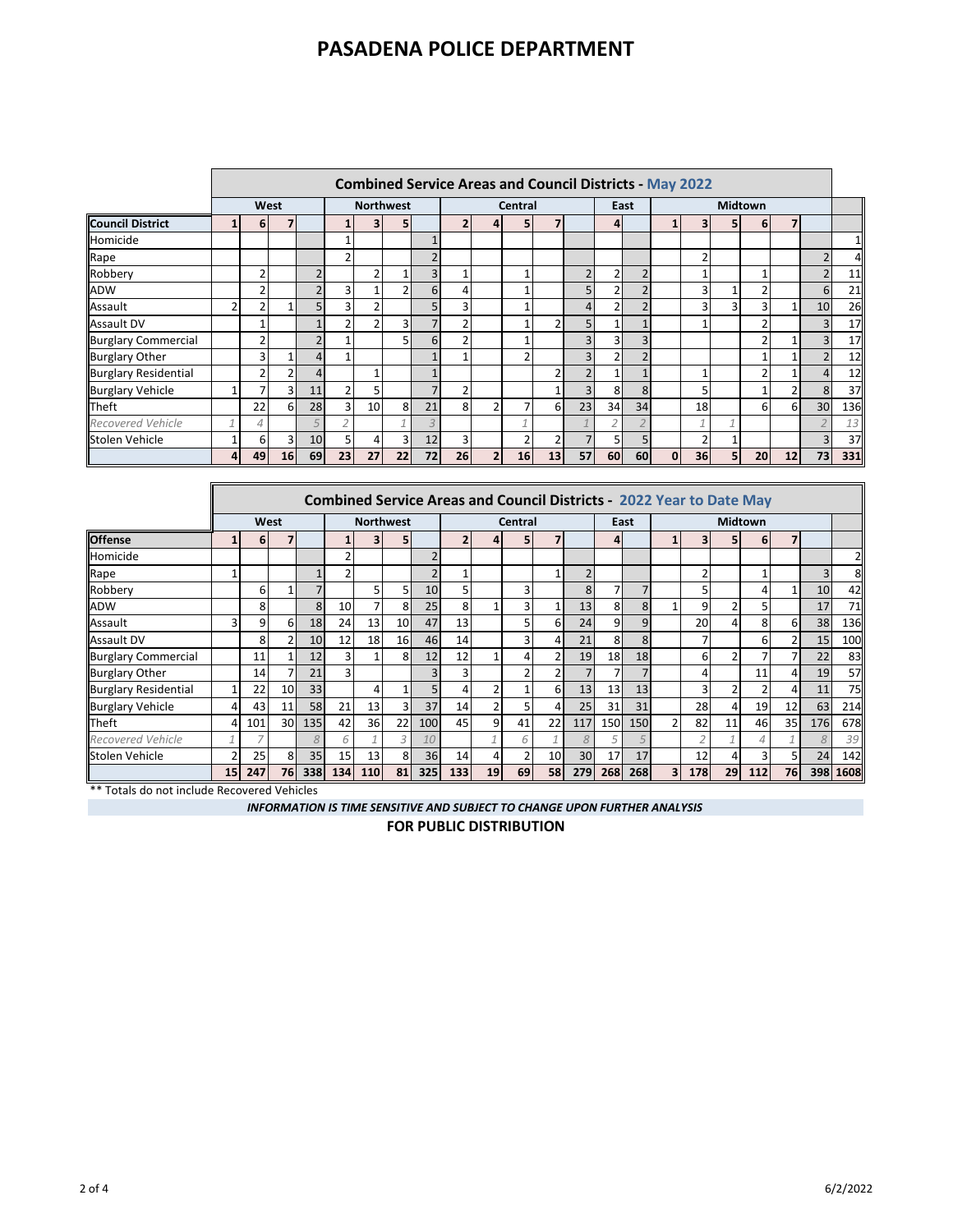|                             | 2019 | 2020 | 2021 | 2022 | Change from 2021 |
|-----------------------------|------|------|------|------|------------------|
| Homicide                    |      |      |      |      | N/C              |
| Rape                        | 4    | 8    |      |      | 33%              |
| <b>Robbery</b>              | 13   | 8    | 10   | 11   | 10%              |
| ADW                         | 16   | 13   | 17   | 21   | 24%              |
| Assault                     | 22   | 19   | 30   | 26   | $-13%$           |
| <b>Assault DV</b>           | 19   | 20   | 21   | 17   | $-19%$           |
| <b>Burglary Commercial</b>  | 28   | 28   | 20   | 17   | $-15%$           |
| <b>Burglary Other</b>       | 6    | 22   |      | 12   | 140%             |
| <b>Burglary Residential</b> | 28   | 14   | 16   | 12   | $-25%$           |
| <b>Burglary Vehicle</b>     | 36   | 48   | 33   | 37   | 12%              |
| Theft                       | 133  | 138  | 121  | 136  | 12%              |
| Recovered Vehicle           |      |      |      | 13   | 86%              |
| <b>Stolen Vehicle</b>       | 19   | 24   | 24   | 37   | 54%              |
|                             | 324  | 343  | 300  | 331  | 10%              |

### **May 2019 - May 2022**